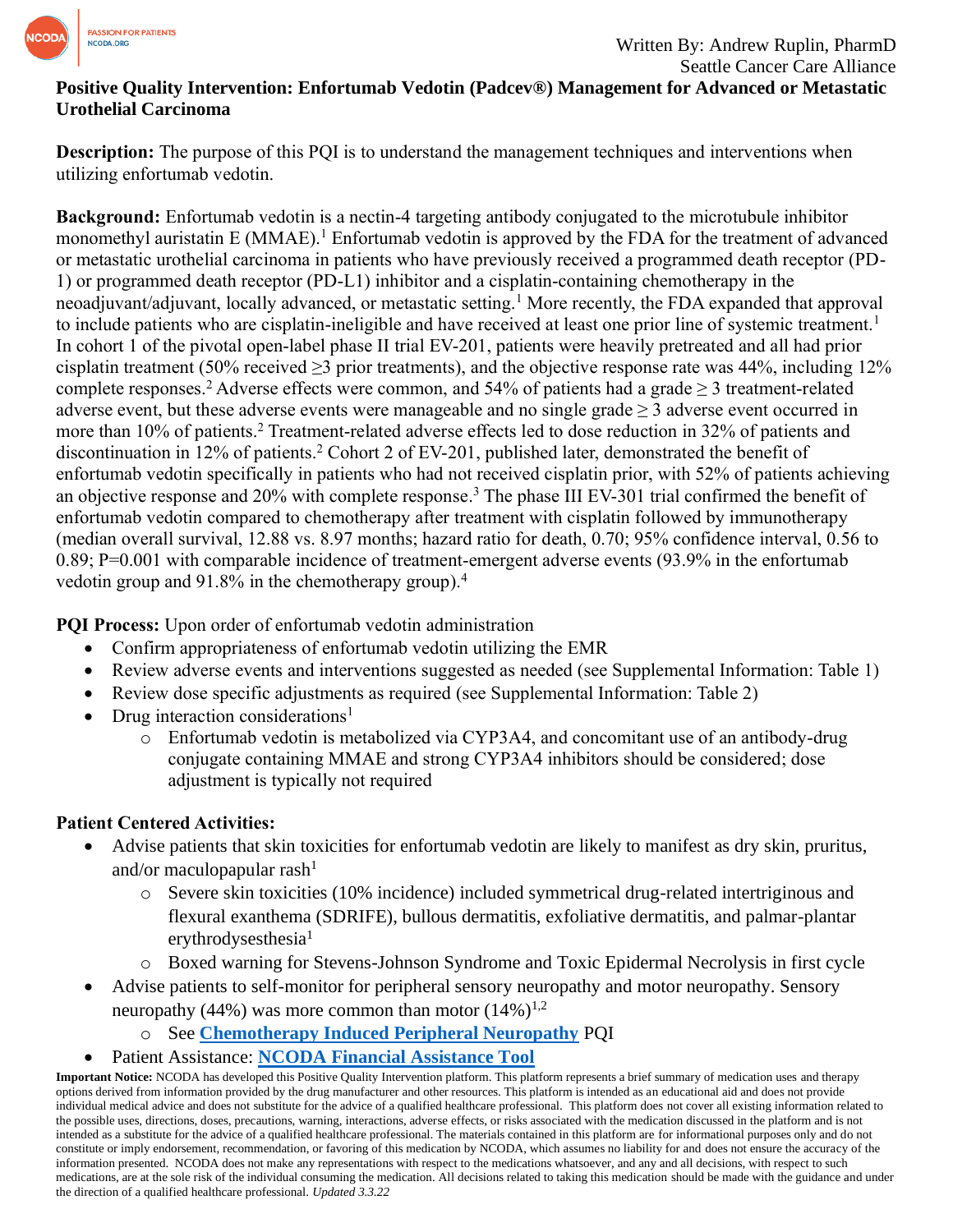

## **Supplemental Information:**

#### **Table 1: Selected Adverse Events and Suggested Interventions**

| Event                 | <b>Severity/Incidence</b>                                 | <b>Suggested Intervention</b>           | <b>Comments</b>                                    |  |  |
|-----------------------|-----------------------------------------------------------|-----------------------------------------|----------------------------------------------------|--|--|
| <b>Skin Reactions</b> | 54% (any grade) <sup>1</sup>                              | Fragrance-free                          | Median time of onset for severe skin               |  |  |
|                       |                                                           | moisturizers/ointments                  | reactions was 0.8 months (range $0.2 -$            |  |  |
|                       |                                                           | Antihistamines, topical and             | $5.3$ ). <sup>1</sup>                              |  |  |
|                       |                                                           | systemic steroids as indicated          |                                                    |  |  |
| Hyperglycemia         | 11% (any grade) <sup>1</sup> regardless                   | Blood glucose test prior to             | BMI and elevated A1c correlated to a               |  |  |
|                       | of known hyperglycemia at                                 | infusion – a basic metabolic            | higher incidence of Grade 3/4                      |  |  |
|                       | baseline                                                  | panel suffices                          | hyperglycemia. <sup>1</sup> Patients with baseline |  |  |
|                       | 68% of patients with                                      | Does not need to be fasting             | A1c $\geq$ 6.5% should be referred to an           |  |  |
|                       | baseline hyperglycemia did                                |                                         | appropriate provider for glucose                   |  |  |
|                       | not experience worsening                                  |                                         | management <sup>1</sup>                            |  |  |
| <b>Ocular</b>         | Ocular disorders including                                | Consider prophylactic artificial        | Median time to onset for ocular                    |  |  |
| <b>Toxicity</b>       | blurred vision $-46\%$ <sup>1</sup>                       | tears <sup>1</sup> and consider topical | disorders was 1.9 months (range $0.3 -$            |  |  |
|                       | Dry eye symptoms $-36\%$ <sup>1</sup>                     | ophthalmic steroids after eye           | $(6.2)^1$                                          |  |  |
|                       |                                                           | exams <sup>1</sup>                      |                                                    |  |  |
| <b>Neuropathy</b>     | 49% (any grade). <sup>1</sup>                             | Recommend dose reduction as             | The median time to onset of grade $\geq 2$         |  |  |
|                       | Peripheral sensory                                        | initial strategy                        | was $3.8$ months (range: 0.6-9.2). At the          |  |  |
|                       | neuropathy was the most                                   | Consider use of gabapentin or           | last follow-up in EV-201, 19% had                  |  |  |
|                       | common reason for dose                                    | duloxetine                              | complete resolution and 26% had partial            |  |  |
|                       | reduction                                                 |                                         | improvement. 76% had resolution or                 |  |  |
|                       |                                                           |                                         | ongoing grade 1 neuropathy <sup>2</sup>            |  |  |
| <b>Diarrhea</b>       | 42% (any grade) <sup>1</sup>                              | Recommend as needed anti-               | Grade 4 diarrhea that resolves to grade            |  |  |
|                       |                                                           | diarrheal medications                   | $\leq$ 2 within 72 hours with supportive           |  |  |
|                       |                                                           |                                         | management does not require treatment <sup>4</sup> |  |  |
|                       | Table 2: Dose Adjustments for Adverse Events <sup>1</sup> |                                         |                                                    |  |  |

| <b>Administration</b>        |                                                                                    | IV infusion over 30 minutes on days 1, 8, 15 of a 28-day cycle until progression/toxicity |  |
|------------------------------|------------------------------------------------------------------------------------|-------------------------------------------------------------------------------------------|--|
| <b>Starting dose</b>         |                                                                                    | 1.25 mg/kg up to 125 mg*                                                                  |  |
| <b>First dose reduction</b>  |                                                                                    | 1 mg/kg up to 100 mg*                                                                     |  |
| <b>Second dose reduction</b> | $0.75 \text{ mg/kg}$ up to 75 mg*                                                  |                                                                                           |  |
| Third dose reduction         | $0.5 \text{ mg/kg}$ up to 50 mg*                                                   |                                                                                           |  |
| <b>Renal/hepatic</b>         | No dose adjustment is required for renal dysfunction                               |                                                                                           |  |
| dysfunction                  | No current studies in moderate to severe hepatic dysfunction $-$ consider avoiding |                                                                                           |  |
|                              |                                                                                    |                                                                                           |  |
| <b>Adverse Event</b>         | <b>Grade/Severity</b>                                                              | <b>Dose Modification</b>                                                                  |  |
| <b>Hyperglycemia</b>         | Blood glucose                                                                      | Hold until $\leq$ 250 mg/dL, then resume at same dose level                               |  |
|                              | $>$ 250 mg/dL                                                                      |                                                                                           |  |
| <b>Peripheral neuropathy</b> |                                                                                    | Hold until Grade $\leq 1$ , then resume at same dose level or reduced by one level        |  |
|                              | $\geq$ 3                                                                           | Permanently discontinue                                                                   |  |
| <b>Skin reactions</b>        | 3                                                                                  | Hold until Grade $\leq 1$ , then resume at same dose level or reduced by one level        |  |
|                              | 4 or recurrent 3                                                                   | Permanently discontinue                                                                   |  |
| Other non-hematologic        | 3                                                                                  | Hold until Grade $\leq 1$ , then resume at same dose level or reduced by one level        |  |
| toxicities                   | 4                                                                                  | Permanently discontinue                                                                   |  |
| <b>Hematologic toxicity</b>  | 3 or Grade 2                                                                       | Hold until Grade $\leq 1$ , then resume at same dose level or reduced by one level        |  |
|                              | thrombocytopenia                                                                   |                                                                                           |  |
|                              |                                                                                    |                                                                                           |  |
|                              |                                                                                    | Hold until Grade $\leq 1$ , then resume at same dose level or reduced by one level        |  |

\*Based on actual body weight. Dose is capped for patients ≥100 kg

**Important Notice:** NCODA has developed this Positive Quality Intervention platform. This platform represents a brief summary of medication uses and therapy options derived from information provided by the drug manufacturer and other resources. This platform is intended as an educational aid and does not provide individual medical advice and does not substitute for the advice of a qualified healthcare professional. This platform does not cover all existing information related to the possible uses, directions, doses, precautions, warning, interactions, adverse effects, or risks associated with the medication discussed in the platform and is not intended as a substitute for the advice of a qualified healthcare professional. The materials contained in this platform are for informational purposes only and do not constitute or imply endorsement, recommendation, or favoring of this medication by NCODA, which assumes no liability for and does not ensure the accuracy of the information presented. NCODA does not make any representations with respect to the medications whatsoever, and any and all decisions, with respect to such medications, are at the sole risk of the individual consuming the medication. All decisions related to taking this medication should be made with the guidance and under the direction of a qualified healthcare professional. *Updated 3.3.22*